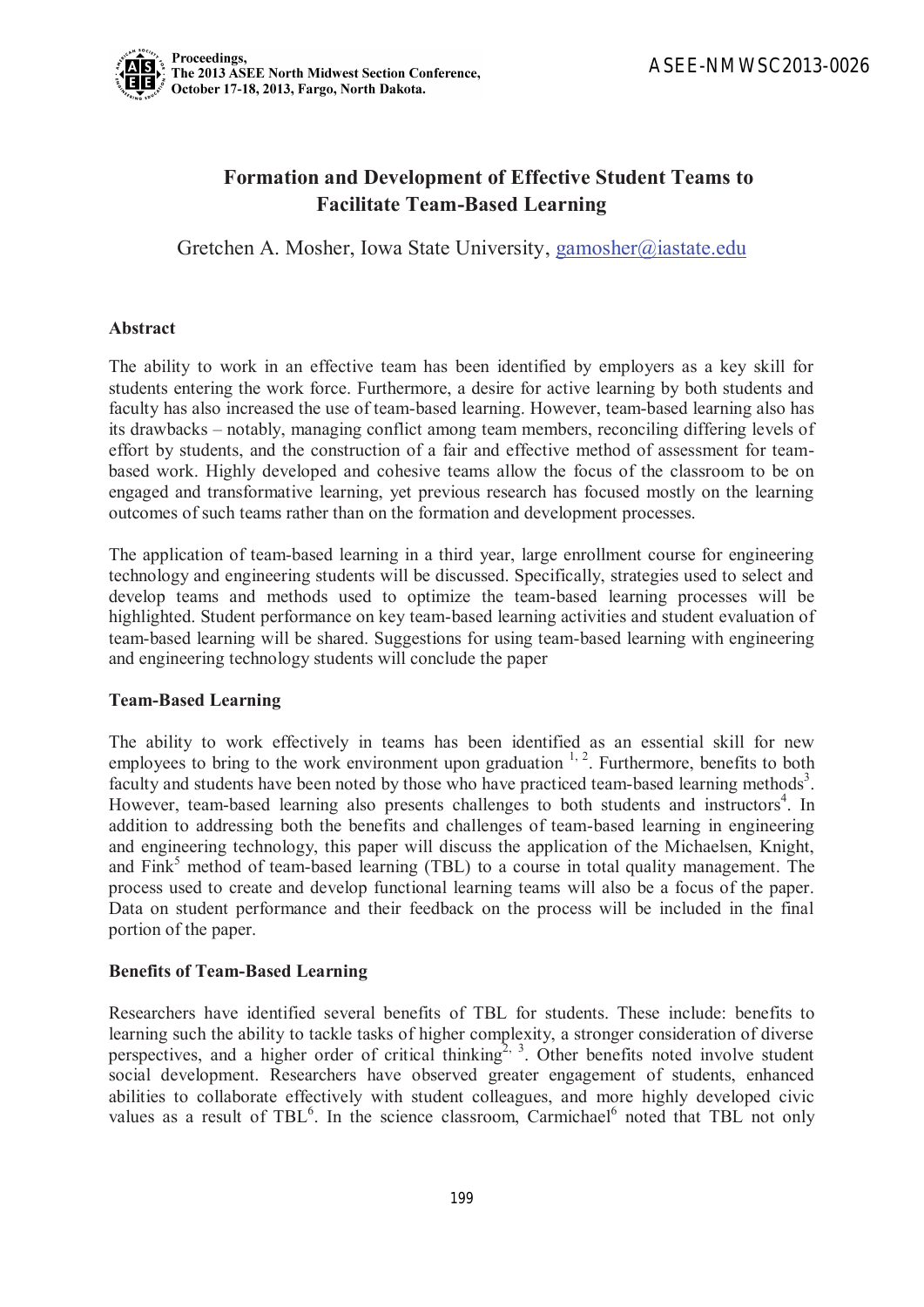enhanced both student learning and performance, but also energized the classroom and engaged the students in the field of study.

Benefits that are specific to the field of engineering have also been outlined by other researchers<sup>8, 9</sup>. According to Pascarella and Terenzini<sup>10</sup> engineering benefits are based on the idea that group learning forces students to be more engaged in their learning and the greater the level of engagement noted, the higher the level of knowledge attainment and general cognitive development. According to Smith et al<sup>9</sup>, small group learning in large classes was found to have benefits which included enhanced critical thinking, promotion of social and emotional development, an increase in student appreciation of diversity, and a reduction in the number of students leaving the course.

Faculty benefits observed by researchers include the ability to see student performance and learning from a broader perspective. This occurs when faculty step away from the "chalk and talk" lecture model of presenting information. Giving students more ownership in their learning process removes faculty as the sole source of content information for student learners. When students are allowed to learn in teams, those who have high levels of knowledge can assist students with lower knowledge levels $11$ . In a team-based learning environment, students must come to class with an understanding of basic procedures, facts, and information and then must apply these concepts to the situation or question posed in the classroom<sup>12</sup>. Team-based learning also releases faculty from the chore of "going over" a textbook point by point in class. Rather, students are required to complete a moderate amount of preparation before coming to class so that they can be successful with the course content as applied to the in-class activity or assessment<sup>5</sup>. Finally, a major advantage to faculty who use TBL is the lower number of assignments to evaluate and grade<sup>3</sup>. This is especially true for large enrollment courses.

#### **Challenges of Team-Based Learning**

Although benefits to students and faculty have been noted across a variety of academic disciplines, TBL also has significant challenges. Disadvantages of TBL can be classified into three broad areas: learning barriers, social challenges, and faculty/instructor issues<sup>1, 4</sup>.

Ashraf<sup>4</sup> suggests that TBL in the classroom does not always appropriately simulate the situation in the workplace and the result is that less motivated students may receive better grades and productive students receive lower grades, relative to the level of effort expended. He summarizes learning concerns such as lower quality work and stifled individuality as a result of group projects in the classroom. Ashraf<sup>4</sup> also questions whether group projects result in students learning new skills, given that students often "divide and conquer" components of projects, working on the section of the project that they know best. Finally, Ashraf<sup>4</sup> suggests that the efficiency with which the projects are completed is negatively impacted by group work, implying that the entire process can be poorly structured and inefficient, without clear benefits to learning.

Others have explored social challenges of teams working in a group, with the most of the discussion centering on "social loafing"<sup>1,12</sup>. Social loafing describes a situation where one or more team members do not perform their share of the group work, which in turn leaves a higher load for other team members<sup>2, 12</sup>. The assignment of unrealistic group workloads and assigning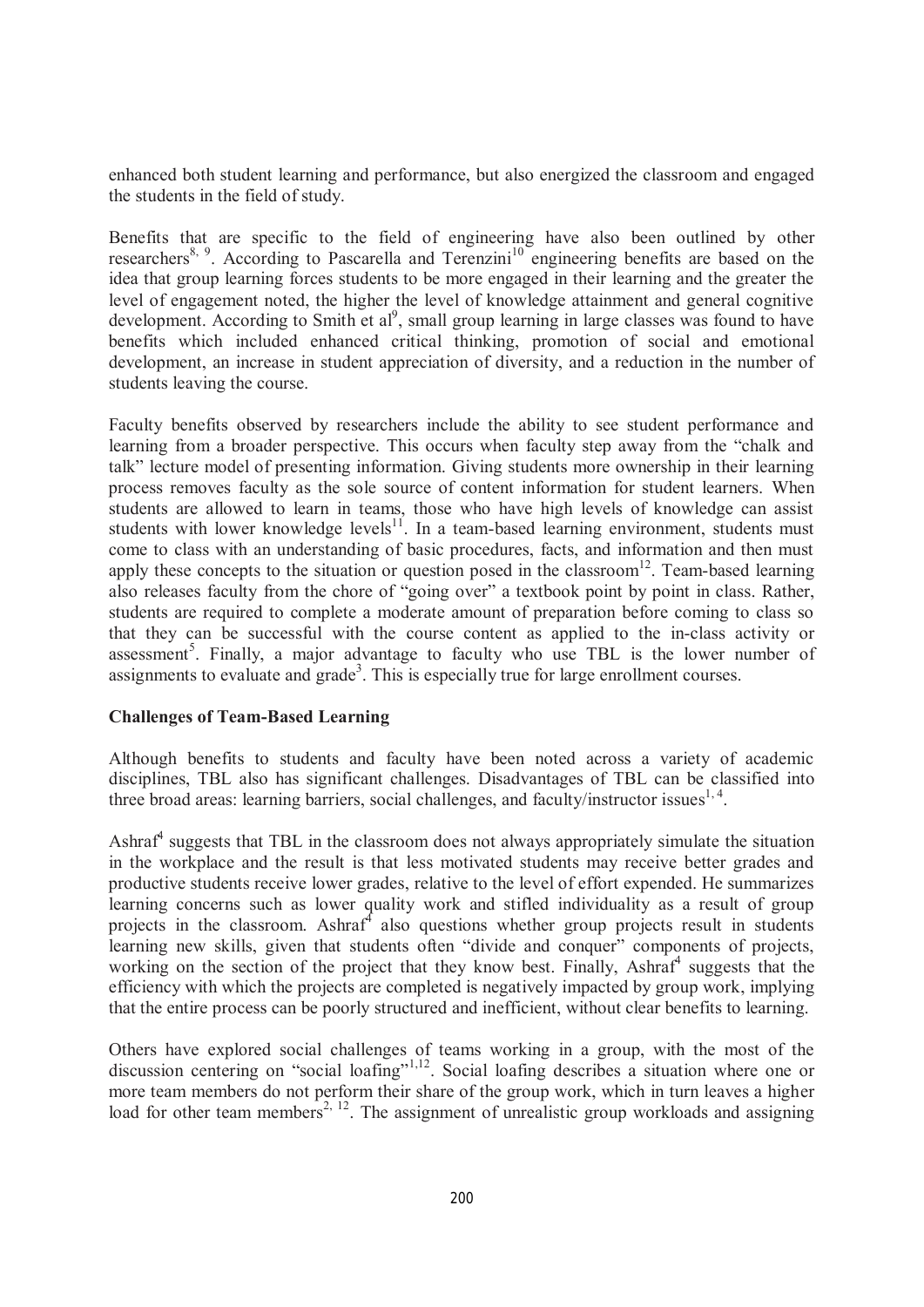each team member one specific role or task are also mentioned as antecedents to poor experiences with TBL. Logistical challenges to meeting outside of class, especially for students with other obligations, are also mentioned frequently as a barrier to student learning in teams<sup>4</sup>.

The final disadvantage focuses on the lack of instructor preparation for TBL. Peterson<sup>2</sup> notes that just because teams are formed does not mean that the students have developed the critical skills needed to realize success when working with a team. Faculty intervention is needed to develop teamwork skills in student groups<sup>2</sup>, yet generally, little formal instruction is given by instructors on how to function as a group<sup>13</sup>. A final challenge to faculty when using group work is maintaining a fair and consistent grading system which rewards students proportionately based on the work performed<sup>3</sup>.

## **Approach**

The team-based learning (TBL) approach developed by Michaelsen, Knight, and Fink<sup>5</sup> attempts to combine the positive aspects of TBL while addressing the negative portions of team projects. The Michaelsen et al.<sup>5</sup> method of TBL focuses a great amount of effort early in the course to the development of the team so that members interact well together, increasing their ability work together to complete complex course tasks. No specific roles are assigned for team members as all members are expected to work together toward the final goals. Teams are together for the entire term and do the majority of their work in class, but do have individual components that must be completed ahead of the class period. This allows the team members to have both individual and team-based accountability. The rapid feedback from both instructors and peer team members on the performance of both individual and team tasks are considered an essential component of the TBL process<sup>5</sup>. In this way, students are graded both individually and as a group by their instructor and by their fellow team members through a peer review process.

In class, students focus on four types of learning activities: understanding the course content, applying the content to problem solving or decision-making, learning effective teamwork skills, and understanding that the team approach will often result in a higher team grade than can be gained by students working independently<sup>5</sup>. In turn, the learning activities promote the four essential principles needed when implementing TBL. These include:

- · Properly formed and managed teams
- Student accountability for both individual and group work
- · Group assignments which promote learning and team development
- Frequent and timely feedback on student feedback

To ensure that the first principle is in place, several concepts must be promoted in group formation<sup>5</sup>. First, to encourage a strong team, barriers that could negatively impact the group effectiveness and cohesiveness must be minimized. Examples of barriers that could limit the success of the team include pre-existing relationships between students or a lack of appropriate skills needed by team members. Building of cohesiveness works best from the "ground up", therefore; instructors should be purposeful in the team formation and should not allow students to self-select the teams<sup>1, 3, 5</sup>.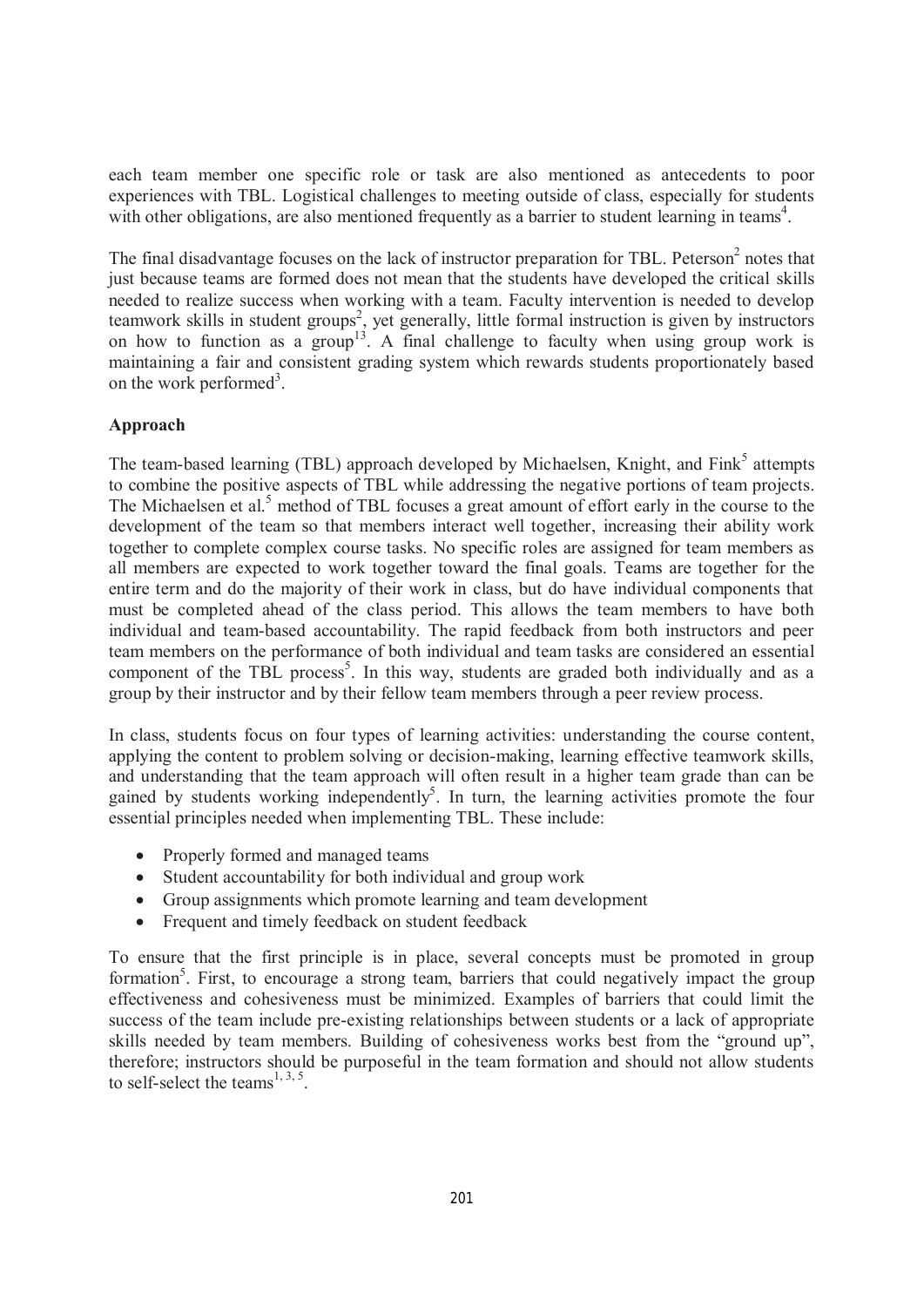To ensure teams are both large and diverse in terms of abilities and skills, specific factors are used to select teams. These factors allow each student the opportunity to make a significant contribution to the success of their group. The factors used to place students into groups may vary, depending on the goals of the instructor and the course. Student assets and liabilities are both considered when putting student teams together. Assets may include items such as full-time work experience, international exposure, previous course work, or other relevant factors. Liabilities could include limited previous coursework, limited English proficiency, or being a non-major in a major course. When student assets and liabilities are dispersed among the teams, groups have a tendency to be more effective<sup>5</sup>. Students generally cannot form their own diverse groups with their limited experience and knowledge, so the best scenario is to have the instructor form the groups, using pre-determined factors that will play an important role in the success of groups. Finally, Michaelsen et al.<sup>5</sup> suggest that student groups stay together for the entire term, allowing them to refine the management and conflict resolution of the team to realize the best possible outcome in the course. When all of these factors are used in team formation, the likelihood of strong cohesiveness among teams is greater.

The second principle of TBL is student accountability<sup>5</sup>. To ensure individual accountability, students are assigned an individual Readiness Assessment Test (RAT) to complete. The RATs cover assigned reading or course preparation. Students take RATs individually first and submit them, and then complete an identical RAT with their teammates. As the group selects responses to the RAT, students are responsible for justifying and defending their opinions on their responses to the team. In this way, students are accountable to their peers while they revisit the course concepts, reiterating their learning of the material. A second way students demonstrate accountability to their team members is through peer evaluation. This gives team members the ability to assess their teammates for items such as individual preparation, attendance, and positive contributions to the team. The process appeals to students' motivation and provides an appropriate reward system for positive work in the course.

The third principle of TBL is that team assignments must encourage both learning and team development. For this reason, the development of activities well suited for teamwork is important, as other researchers have also noted<sup>1, 3, 5</sup>. Ideal team activities allow for course content to be applied, but do not involve long-term and complex endpoints (such as written reports). Furthermore, assignments which involve the analysis of complex issues, but that have a relatively simple response, also work well. This forces students to work together to answer the question, rather than divide up the work and come together to put together the final output, promoting team development and learning.

The final principle of TBL involves the feedback loop for students<sup>5</sup>. Rapid and frequent feedback contributes to learning and team development by allowing teams to see how close the knowledge of their teammates was to the intended response. If the group discounts the knowledge of a quieter student, and ends up with an incorrect response, the group may be more likely to include that student the next time. Likewise, the student with the correct answer who did not speak up in the first case may be more likely to give their response to the group because the score impacts not just the group, but the individuals in the group as well. In addition, students who missed the group activity can see what their absence from class cost them in terms of both knowledge and course points, promoting accountability to themselves as an individual as well as to their group.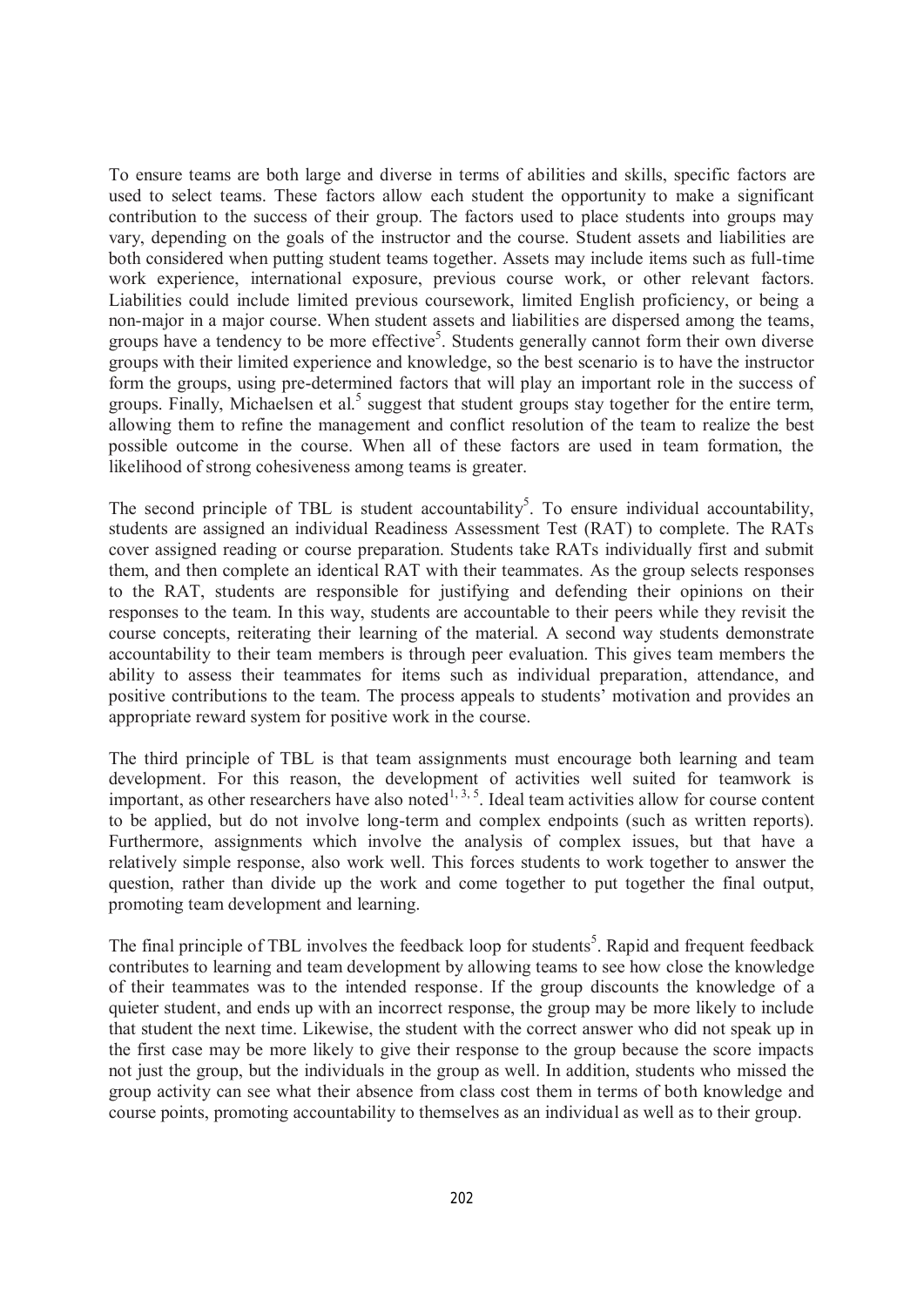All four of the principles of TBL learning principles were applied in the spring 2013 offering of the course studied for this project. Quantitative and qualitative data were gathered on student performance and student evaluations of TBL in the course to answer the following questions:

- 1. Was student learning enhanced by using TBL strategies in Total Quality Management as measured by individual and team Readiness Assessment Tests?
- 2. Did students react positively to TBL teaching strategies as measured by student evaluations of the course?
- 3. Were conventional challenges of group learning effectively managed by the use of TBL strategies?

## **Case Studied**

A modified version of Michaelsen et al's<sup>5</sup> TBL method was administered to a convenience sample of 99 students who were enrolled in a third year course focusing on total quality management. The student population consisted of approximately 90% engineering technology students (split equally between agricultural systems technology and industrial technology) and approximately 10% engineering students. Students were placed into teams by the instructor on the first day of the course; using instructor-identified factors for course performance (Michaelsen et al.<sup>5</sup> called these factors assets and liabilities). The factors are listed below.

# Figure 1. Factors Used in Team Formation

- 1. Major outside of engineering technology
- 2. More than 2 consecutive years of professional-level work experience
- 3. Earned high school diploma outside of Iowa
- 4. Spent majority of childhood in city smaller than 25,000
- 5. Spent majority of childhood in city larger than 25,001
- 6. Major of AST (agricultural systems technology)
- 7. Major of I-TEC (industrial technology)

Factors were chosen based on the knowledge and background considered important to learning objectives of the course and on factors that could influence how students view the term "quality". Students who had a major outside the field of engineering technology allowed the instructor to separate engineers among the groups. Engineering students had a higher level of mathematics and generally had significantly different coursework background than students in engineering technology. Students with substantial professional work experience brought a higher understanding of quality management than conventional undergraduate students normally have, so students with this background were also split into multiple groups. Earning a high school diploma outside of Iowa was intended to separate students who had had different life experiences (including international experience) than the majority of students, who had been born and raised inside the state. The size of the city where the student was raised could impact their view of quality and their view of the fields of manufacturing and agriculture (both frequent case studies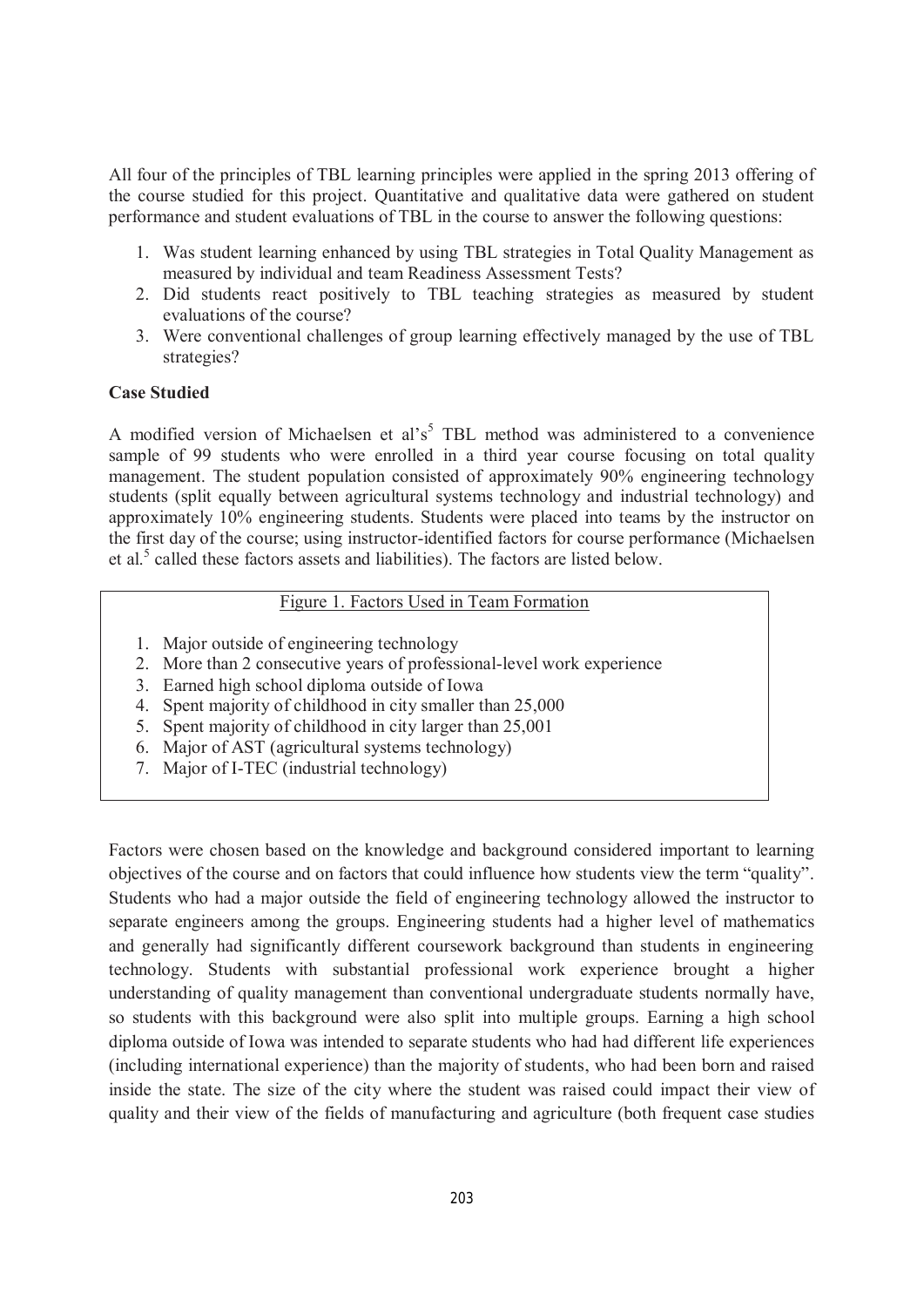of interest in the course), so students were sorted based on these factors as well. Finally, to sort the remaining students, the two majors for whom the course was a requirement were split into separate groups.

Students were sorted into nineteen groups of five and one group of four and began working on team development activities the first day of class. All of the group work was completed in class, which helped prevent several of the logistical factors previously identified as a challenge in team-based work<sup>4</sup>. In addition to group problem sets and mini projects, students completed nongraded discussion questions and small group activities. As per the Michaelsen et al.<sup>5</sup> TBL methodology, students also completed both individual and team Readiness Assessment Tests (RATs), with the team RATs completed in class.

Students completed nine individual RATs and nine team RATs and each was worth between 10 and 12 points each. The RATs generally covered concepts from the course and included a mix of application problems and conceptual questions. The points from individual and team RATs made up about one quarter of the final grade. In addition to the RATs, students took three individual exams with the same testing format as the RATs with a mixture of conceptual, application, and problem-based questions. Students also completed in-class group projects with their group members. In-class discussion activities were not graded, but were recorded for attendance tracking.

Groups were directed to manage their own attendance. If they were missing a group member, the group could decide whether the absent member should get credit for that activity, based on that member's pattern of contribution and attendance. If the other group members felt the missing member had a valid reason for missing class, they could include that person's name on the activity. If not, the group left the name of the absent group member off their final submission of the learning activity. The option of the group to make this decision choice was suggested by Michaelsen et al. $<sup>5</sup>$  in the interest of team development and accountability. In this way, team</sup> members are primarily accountable to their fellow team members on team performance rather than to their instructor.

#### **Results**

Although students did not greet the news that the course would use TBL positively, most students saw benefits in terms of both learning and performance in the course, based on their RAT scores and their self-reported learning. Quantitative data on the student performance are shown in Figure 2. Mean individual percentages for each of the nine RATs are shown in the diamond shaped points and the team mean score for each of the nine RATs are shown in the square shaped points in percentages. The individual mean scores are based on the mean individual score in each of the 20 teams, for a total n of 99. The mean percentage of points earned in team scores represent the mean team score across the 20 teams, for an n of 20.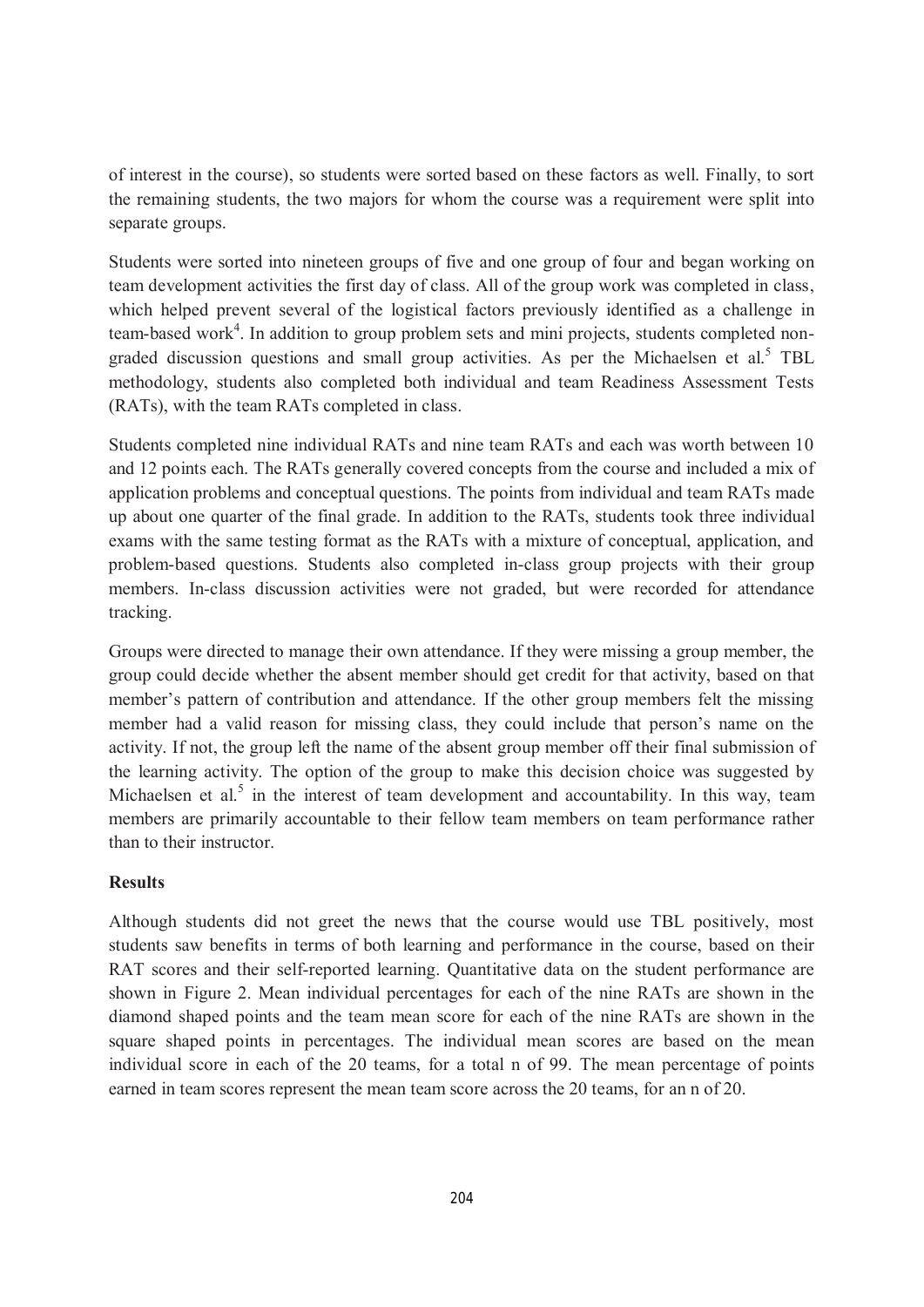In all cases, the mean percentage earned by each team was significantly higher than the individual mean score of team members, as shown in Table 1. Some team members benefitted greatly from the support of their teammates and team activities, while those who had the highest individual scores on their team saw less of a gain. This was expected. Michaelsen et al<sup>5</sup> observed that, in some cases, team scores out-performed even the highest scoring individual members. This pattern was not observed with these data, as seen in Figure 3.

Figure 2. Comparison of Individual Mean and Team Mean RAT Scores as Percentage of Total Points



Figure 3 shows the mean individual high score across all 20 teams as compared with the mean team scores for the team RATs. The scores were very closely aligned with the exception of the final team RAT, which was given on the last day of class for the semester. This may have impacted the students' effort on the final team RAT.

Figure 3. Comparison of Individual Mean High Scores and Team Mean RAT Scores as Percentage of Total Points

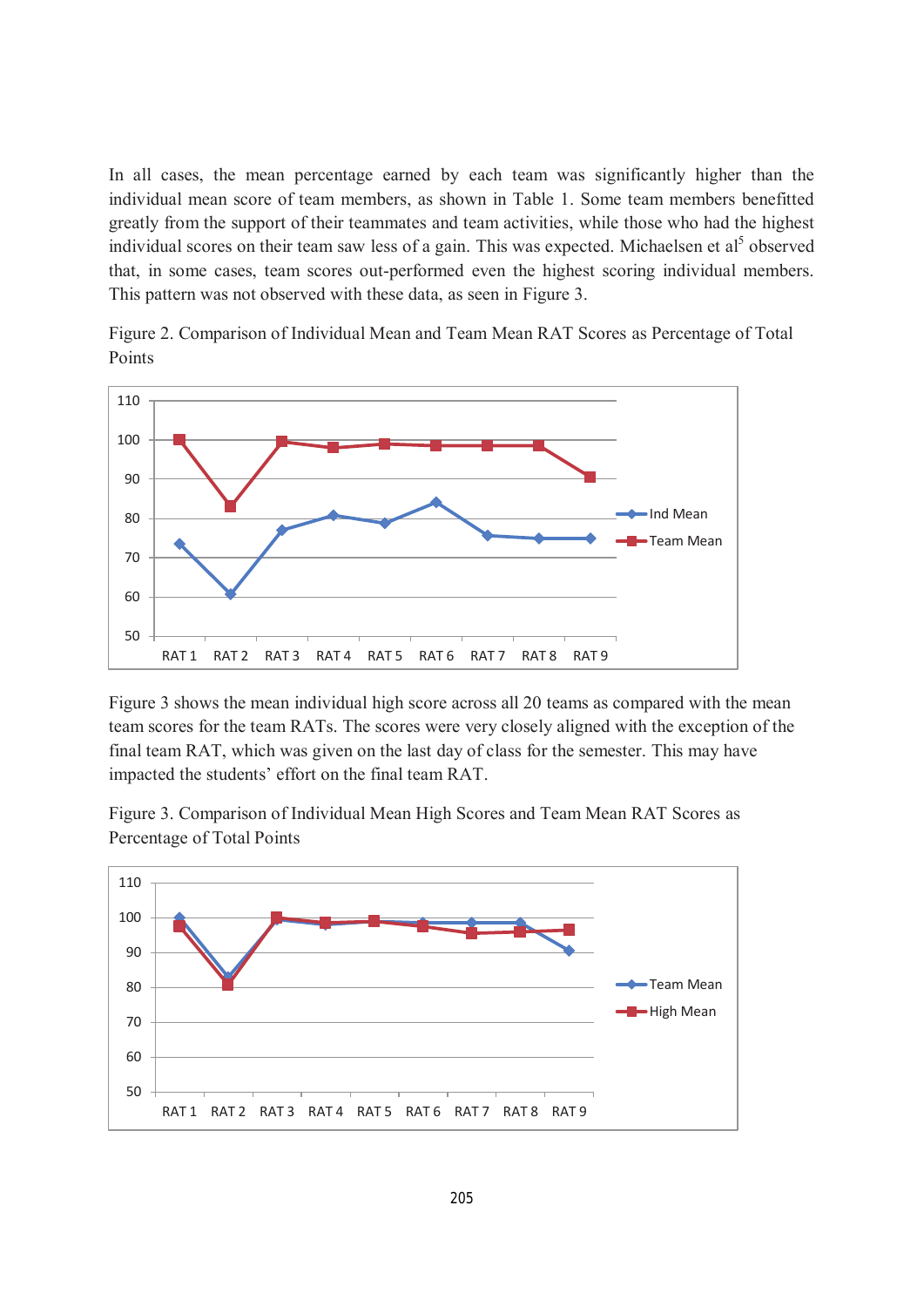Paired comparison T-test results for individual mean scores and high scores for each group when compared with the mean team score are shown in Table 1. As observed in Table 1, no significant difference was noted between the scores of the highest group member and the team score. Although TBL activities did not significantly improve the scores of the highest scoring individuals, scores were not significantly lowered by their participation in TBL.

| <b>Variable</b>        | <b>Mean score</b> | <b>Student t value</b> | <b>P-value</b> |
|------------------------|-------------------|------------------------|----------------|
| Individual Mean Score  | ' 71              | $-144$                 | 0.000          |
| <b>Team Mean Score</b> | 9.81              |                        |                |
|                        |                   |                        |                |
| Individual High Score  | 9.75              | $-0.58$                | 0.575          |
| <b>Team Mean Score</b> | 9.81              |                        |                |

Table 1. T-Test Paired Comparisons of Individual Mean and High Scores and Mean Team **Scores** 

Student performance demonstrated what Michaelsen et al.<sup>5</sup> and others<sup>14, 15</sup> have previously reported. Generally, as a team, students perform at a higher level than they do individually. Although Michaelsen et al.<sup>5</sup> have demonstrated that teams can out-perform even the highest performing individual on the team, the data for the total quality management course did not show this trend. Rather, the mean of the individual high score across all teams showed no significant difference from the mean of the team scores across all groups. This suggests that at the least, TBL can bring the knowledge of all team members up to the same level as the highest scoring member of each team. No significant difference was noted in the mean high individual scores across all 20 teams, suggesting that teams were sorted appropriately on ability, background, skills, and experience.

Students generally gave TBL teaching strategies positive feedback, with over 25% of students who completed the course evaluation specifically mentioning the RATs as being helpful to their learning. Fewer than 6% felt that RATs and TBL hindered their learning in the course. Although several students still were not big fans of TBL, many others felt working with their teams enhanced their learning in the course. Below are some of the comments students shared regarding how TBL helped them.

"the individual and team RATs and in-class exercises really helped me prepare for the exams … I sometimes struggle with concepts in statistics and being able to do the RATs individually then work through them with my team really helped me better understand the material"

"I enjoyed the individual and team RATs. They helped drive across the main points each week … I recommend keeping these for future classes"

"RATs really allowed me to understand the material that was presented"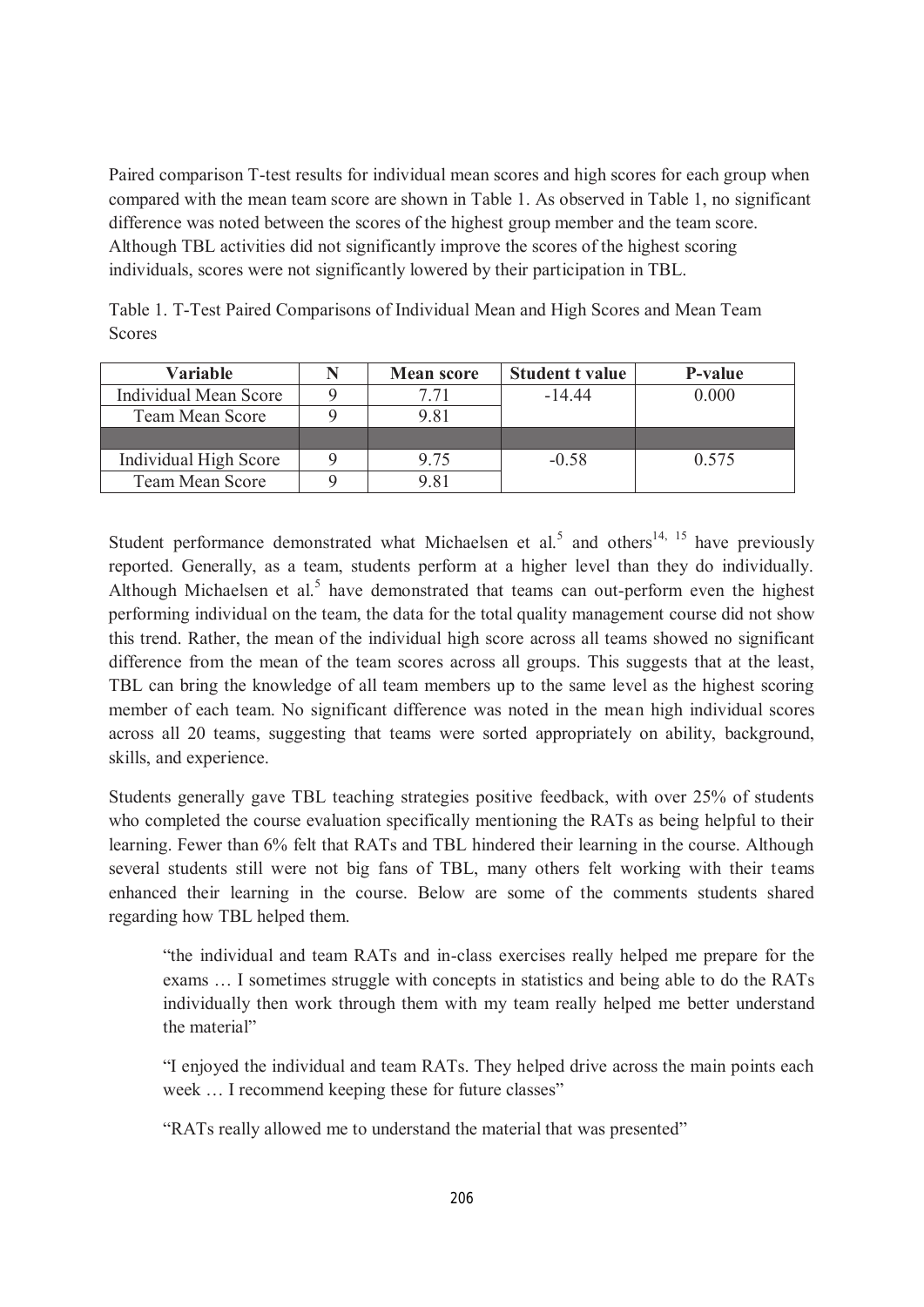Not all comments were positive about the RATs. Some of the criticism (which is more personal opinion and less about the TBL method) is shown below.

"I didn't like the RATs – I forgot about them easily"

"Group work was not effective … the RAT did not work for me and was usually done right before class as fast as I could"

The final research question addressed in this research was whether TBL could effectively manage some of the challenges of conventional group learning methods, notably free-riding and effective methods for grading groups. Student peer evaluations showed little difference across groups, but for the most part, the teams enjoyed the ability to control whether missing and underperforming group members earned points toward their grades. Students who came to the instructor about missing team RATs and other high-stakes class activities were directed to appeal to their group members. The group could make the choice whether to give their group member the benefit of the doubt on absences, but the pattern of class attendance was often a major factor in the group's choice. This accountability was also used in other course activities, including the group projects and in-class discussions.

The emphasis of the TBL methodology is class-based learning. When students were not in class, they could not earn points because the primary learning activities occurred in class, with the team. Therefore, when students were habitually absent, their grades were negatively impacted. Being recognized for positive behavior and for their level of work was something that students who attended and were engaged on a regular basis appreciated. This also lowered the number of complaints to the instructor from students on fellow group members who were not pulling their weight. Because the activities occurred in class, logistical concerns were not relevant to completing the projects and RATs. Consequently, issues about students who were unable to get together to complete the work were rare.

#### **Conclusions, Implications, and Limitations**

The experience using TBL in a mixed class consisting of engineering technology and engineering students was overwhelmingly a positive experience for the majority of the students and the instructor. Not only did student performance see modest gains with team-based work, students noted their enhanced learning in several cases. Using the TBL methodology developed by Michaelsen et al.<sup>5</sup> allowed the instructor to engage a large group of students without depending totally on lecture. Team-based learning also gave the students multiple opportunities to take advantage of the benefits of team learning without having to manage many of the challenges of working and learning in a group.

This work is subject to several key limitations. First, these data were collected from a convenience sample of students so their performance may not represent the performance of all courses of this type or of other engineering technology courses. Second, many factors impact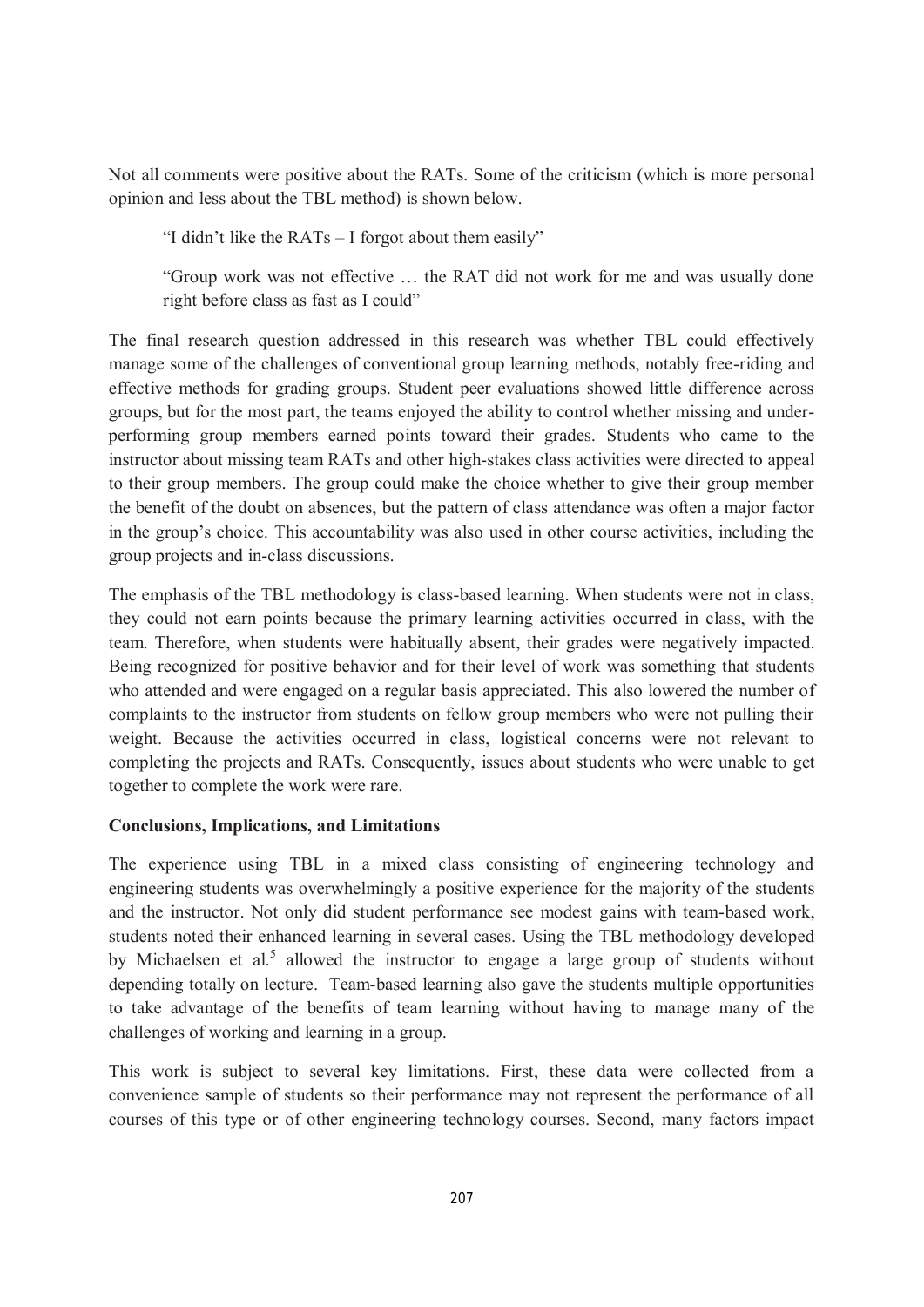how students perform in class. This research examined one potential factor – TBL – but others, such as group projects and in-class discussions, may have also been relevant to student performance. The focus of this work was the RATs and the learning observed through the completion of these activities in a team. The lack of a control course of non-TBL students limits the strength of the conclusions with this work. Finally, these data were collected over one semester. Different patterns may be seen as the size of the data pool is increased.

The process of TBL works very well for engineering and engineering technology courses in that students are required to be accountable both at an individual level and to their team. The discipline of engineering and engineering technology at its core requires students to master the material but to also apply the material and make connections<sup>16</sup>. Active engagement in the content is a second way that students learn the knowledge needed for expertise in engineering disciplines. One way to develop expertise is what Ambrose et al.<sup>17</sup> refer to as "component" skills – a practice where one develops individual skills that can later be applied in more realistic and complex situations. Deliberate practice is needed to progress toward expertise in the engineering fields<sup>17</sup> and TBL is one method of giving students the deliberate practice need to develop integration and application of component skills.

The use of TBL is recommended for engineering and engineering technology classrooms. Its use provides multiple benefits to student learning and student professional development. The ease of the methodology allows instructors to utilize the benefits of team work without having to manage many of the challenges of team-based class projects. The multiple components of TBL can be transitioned one piece at time when necessary to make the transfer to team-based learning easier for the instructor. For these reasons, TBL should be further explored by engineering educators who wish to further engage their students in both learning and professional skills.

#### **References**

- 1. Hansen, R.S. (2006). Benefits and problems with student teams: Suggestions for improving team projects. *Journal of Education for Business*, 82(1), 11-19.
- 2. Peterson, C.H. (2012). Building the emotional intelligence and effective functioning of student work groups: Evaluation of an instructional program. *College Teaching*, 60(3), 112-121.
- 3. Shimazoe, J. & Aldrich, H. (2010). Group work can be gratifying: Understanding and overcoming resistance to cooperative learning. *College Teaching*, 58(2), 52-57.
- 4. Ashraf, M. (2004). A critical look at the use of group projects as a pedagogical tool. *Journal of Education for Business*, 79(4), 213-216.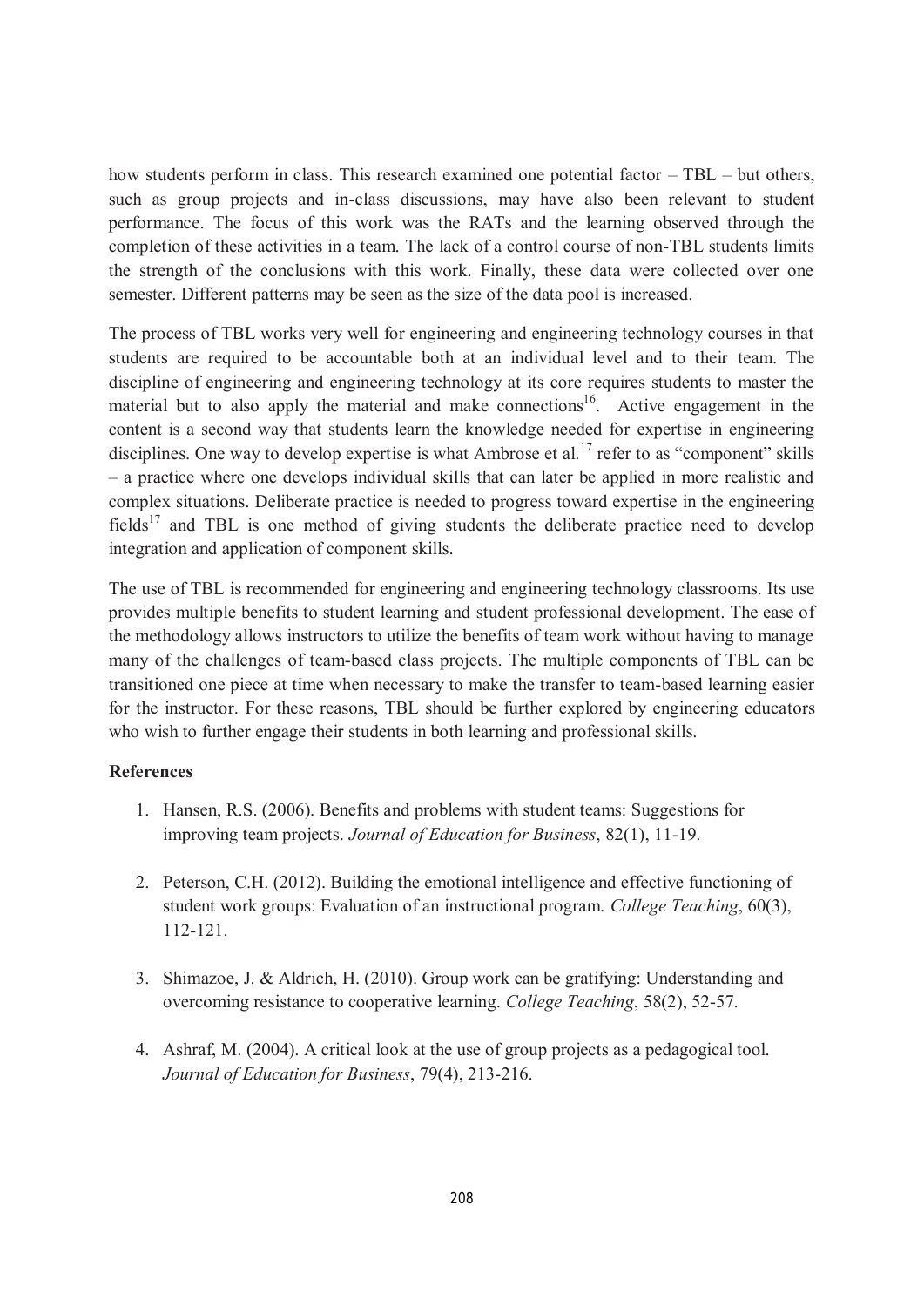- 5. Michaelsen, L.K., Knight, A.B., & Fink, L.D. (2004). *Team-based learning: A transformative use of small groups in college teaching*. Stylus Publishing: Sterling, VA.
- 6. Johnson, D.W., Johnson, R.T., & Smith, K. (2007). The state of cooperative learning in postsecondary and professional settings. *Educational Psychology Review*, 19(1), 15-29.
- 7. Carmichael, J. (2009). Team-based learning enhances performance in introductory biology. *Journal of College Science Teaching*, 38(4), 54-61.
- 8. MacGregor, J. Cooper, J., Smith, K, & Robinson, P. eds. (2000). Strategies for energizing large classes: From small groups to learning communities. *New directions for teaching and learning*, 81. Jossey-Bass, 2000.
- 9. Smith, K., Sheppard, S.D., Johnson, D.W. & Johnson, R.T. (2005). Pedagogies of engagement: Classroom-based practices. *Journal of Engineering Education*, 94(1), 87- 101.
- 10. Pascarella, E.T. & Terenzini, P.T. (1991). *How College Affects Students: Finding and Insights from Twenty Years of Research.* Jossey-Bass: San Francisco, CA.
- 11. Svinicki, M. & McKeachie, W.J. (2011). McKeachie's *Teaching Tips: Strategies, Research, and Theory for College and University Teachers*. Wadsworth Cengage Learning: Belmont, CA.
- 12. Vasan, N.S., DeFouw, D.O. & Compton, S. (2009). A survey of student perceptions of team-based learning in anatomy curriculum: Favorable views unrelated to grades. *Anatomical Sciences Education*, 2(4), 150-155.
- 13. Myers, S.A., Smith, N.A., Eidsness, M.A., Bogdan, L.M., Zackery, B.A., Thompson, M.R., Schoo, M.E., Johnson, A.N. (2009). Dealing with slackers in college classroom work groups. *College Student Journal*, 43(2), part b, 592-598.
- 14. Vasan, N.S.& DeFouw, D. (2005). Team learning in a medical gross anatomy course. *Medical Education*, 39: 524.
- 15. Vasan, N.S., DeFouw, D.O. & Holland, B.K. (2008). Modified use of team-based learning for effective delivery of medical gross anatomy and embryology. *Anatomical Sciences Education*, 1(1), 3-9.